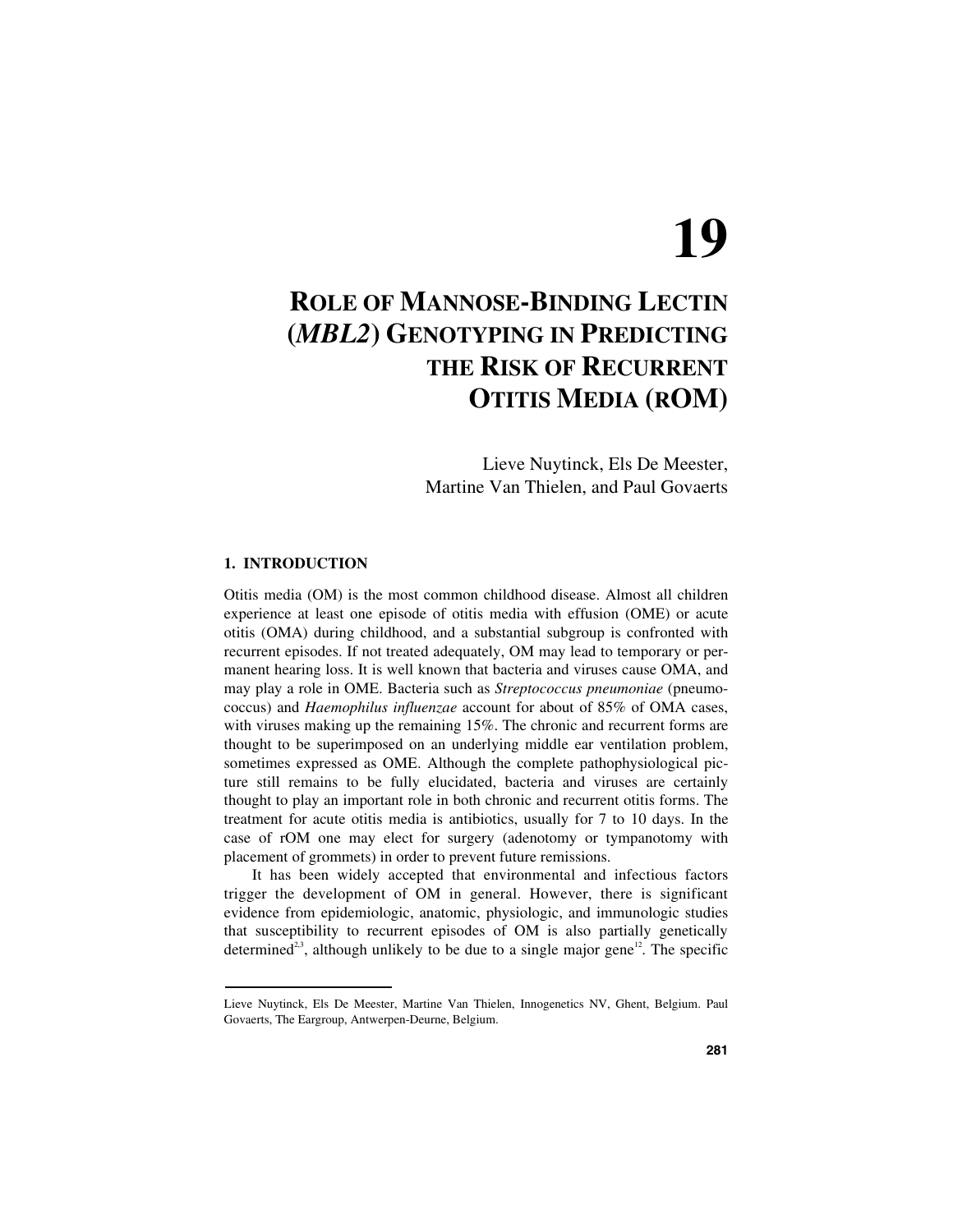genes conferring susceptibility to OM are largely unknown, but ongoing genome-wide linkage studies may provide new insights into susceptibility and the pathogenesis of OM in the near future<sup>4,3</sup>. One such approach seeks to understand the genetic links between innate immunity and OM.

The innate immune system represents the first line of host defense against infectious agents, permitting an immediate response by a constellation of sensing and effector mechanisms (antimicrobial peptides, phagocytic cells, and complement pathways) that recognize, contain, and usually remove pathogens swiftly. It relies on a pool of germline-encoded pattern-recognition receptors (PRRs) that can bind to highly conserved structures known as pathogenassociated molecular patterns (PAMPs), which are commonly present across large groups of invasive microorganisms. The PRRs may be divided into three classes: signalling, endocytic, and secreted. The latter class functions as opsonins by binding to microbial and viral cell walls and activating the complement system. The most important receptor is mannose-binding lectin (MBL), which is a soluble protein, synthesized mainly by the hepatocytes. MBL not only binds to microbial carbohydrates but also to phospholipids, nucleic acids, and nonglycrosylated proteins, properties that may be relevant to the clearance of apoptotic cells and avoidance of autoimmunity.

Upon binding of MBL to the surface of microorganisms, MBL undergoes a conformational change leading to activation of two MBL-associated serine proteases (MASPs). In a next step, the complement factor C4 is activated by the MBL/MASP complex, resulting in formation of the C3 convertase, the key reaction leading to terminal complement pathway initiation.

During the past decade, a steadily increasing number of clinical studies aimed at elucidating the role of MBL in health and disease has been published $11,16$ . From these data, it became apparent that MBL deficiency is selectively associated with an increased risk for infections and autoimmune conditions, and influences the severity and course of several diseases. Initially, quantification of MBL in serum or plasma using ELISA technologies were used. However, as it becomes more apparent that the serum levels of MBL are influenced by genetic polymorphisms in the gene encoding MBL, i.e., the *MBL2* gene, genotying seems to be the method of choice due the simplicity of the test.

From the literature, there are strong suggestions that innate immunity may play a role in the development of rOM. In view of the importance of bacterial or viral agents in OM, the gene encoding mannose-binding lectin (*MBL2*) was chosen as a first focus of attention for the following reasons:

- MBL is a key component of innate immunity as a molecular sensor for bacteria or viruses<sup>10</sup>. It activates the complement cascade via the lectin pathway using the MASP proteins as co-activators.
- Association studies have shown that individuals with diminished MBL activity show a higher susceptibility to sepsis or recurrent infection $17,11$ .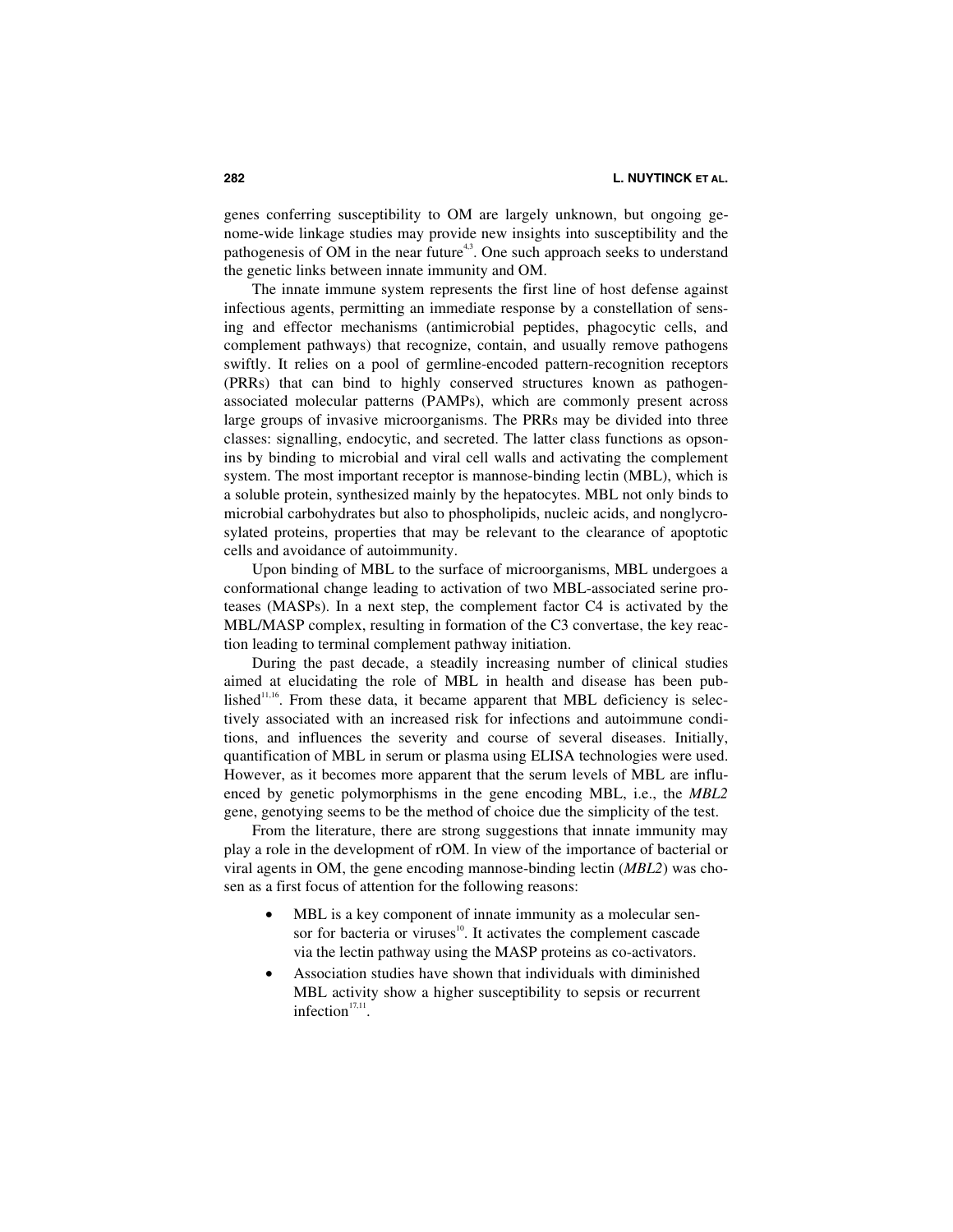#### **MANNOSE-BINDING LECTIN IN OTITIS MEDIA 283**

- It has been shown that the MBL protein is present in both nasopharyngeal secretions and middle ear effusions, suggesting a defensive role for this protein in the middle ear $\degree$ .
- The incidence of OM is highest in young children where the adaptive immune system has not yet fully developed, and where infections are recognized mainly by the receptors of the innate immunity system.
- From earlier studies, a possible role of MBL in the development of OM has been suggested, although contradictory results have been reported<sup>6,15,7,13</sup>.

An exploratory pilot study was therefore conducted to investigate the occurrence of MBL2 gene polymorphisms in rOM cases.

# **2.** *MBL2* **GENE AND POLYMORPHISMS**

The functional human *MBL2* gene is located on chromosome 10q11.2-q21 and consists of four exons. Six key variations (Figure 1) affecting expression and functionality of MBL have been described. The polymorphisms are localized in the promotor and 5′ untranslated region [–550G>C, –221G>C, and +4C>T], and affect expression of the *MBL2* gene. In exon 1, encoding the collagen-like region necessary for correct multimer formation, three polymorphisms [R52C, G54D, and G57E] influencing the functionality of the protein have been identified (Table 1).



**Figure. 1.** Structure and organization of the *MBL2* gene. The localization of the principal structural and promoter polymorphisms with respect to the four domains of the MBL molecule is indicated.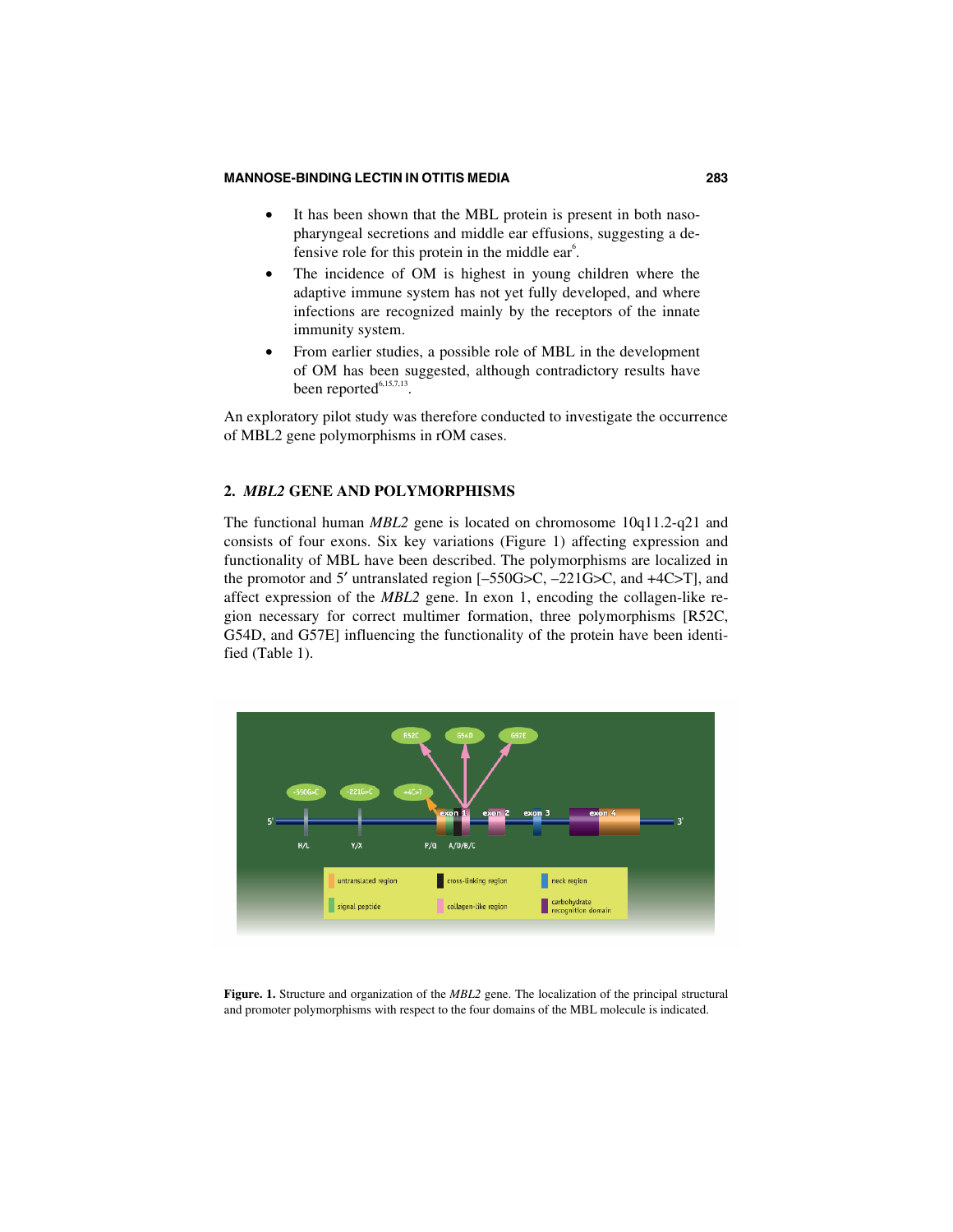| Common name        | Abbreviation<br>commonly used<br>in the literature | Nomenclature<br>according to HGVS | Minor allele<br>frequency<br>$n=172$ |
|--------------------|----------------------------------------------------|-----------------------------------|--------------------------------------|
| $-550$ G $>$ C     | H/L                                                | $-619C > G$                       | 0.41                                 |
| $-221$ G $>$ C     | Y/X                                                | $-290C > G$                       | 0.19                                 |
| $+4C > T$          | P/Q                                                | $-66C > T$                        | 0.23                                 |
| R52C - CGT>TGT     | A/D                                                | 154C > T                          | 0.06                                 |
| $G54D - GGC > GAC$ | A/B                                                | 161G > A                          | 0.14                                 |
| G57E - GGA>GAA     | A/C                                                | 170G > A                          | 0.03                                 |

**Table 1.** Overview of the 6 Polymorphisms in the *MBL2* Gene Detected by the INNO–LiPA MBL2 Kit

The nomenclature for the *MBL2* polymorphisms is generally accepted by the scientific community<sup>89</sup>. To avoid confusion, a conversion table is given showing the nomenclature using the guidelines as recommended by the Human Genome Variation Society (HGVS)<sup>5</sup>.

The characterization of the promotor polymorphisms led to identification of four commonly found haplotypes: LXP, LYP, LYQ, and HYP. Since each of the three exon 1 mutations is in strong linkage disequilibrium with a different promotor haplotype, seven common haplotypes have been described: HYPA, LYPA, LXPA, LYQA, HYPD, LYPB, and LYQC. Two very rare haplotypes,  $HXPA<sup>14</sup>$  and  $LYPD<sup>1</sup>$ , have also been reported in the literature. An abbreviated nomenclature, taking into account only one promotor polymorphism (X/Y) and the presence of an exon 1 polymorphism (normal exon 1 sequence is expressed as A), are written as YAYA, YAYO, YAXA, YOYO, YOXA, and XAXA.

# **3. MATERIALS AND METHODS**

#### **3.1. Patients and Controls**

Seventeen patients who presented at an ear, nose, and throat (ENT) clinic with OM and showing clinical evidence of recurrent or persistent disease took part in the study. Recurrence/persistence was judged based on the patient's history.

All patients were under 10 years of age at entry, and all were scored as having "severe" rOM according to the clinician's judgement of the recurrence/persistence rate. The score "severe" was given in case of 3 successive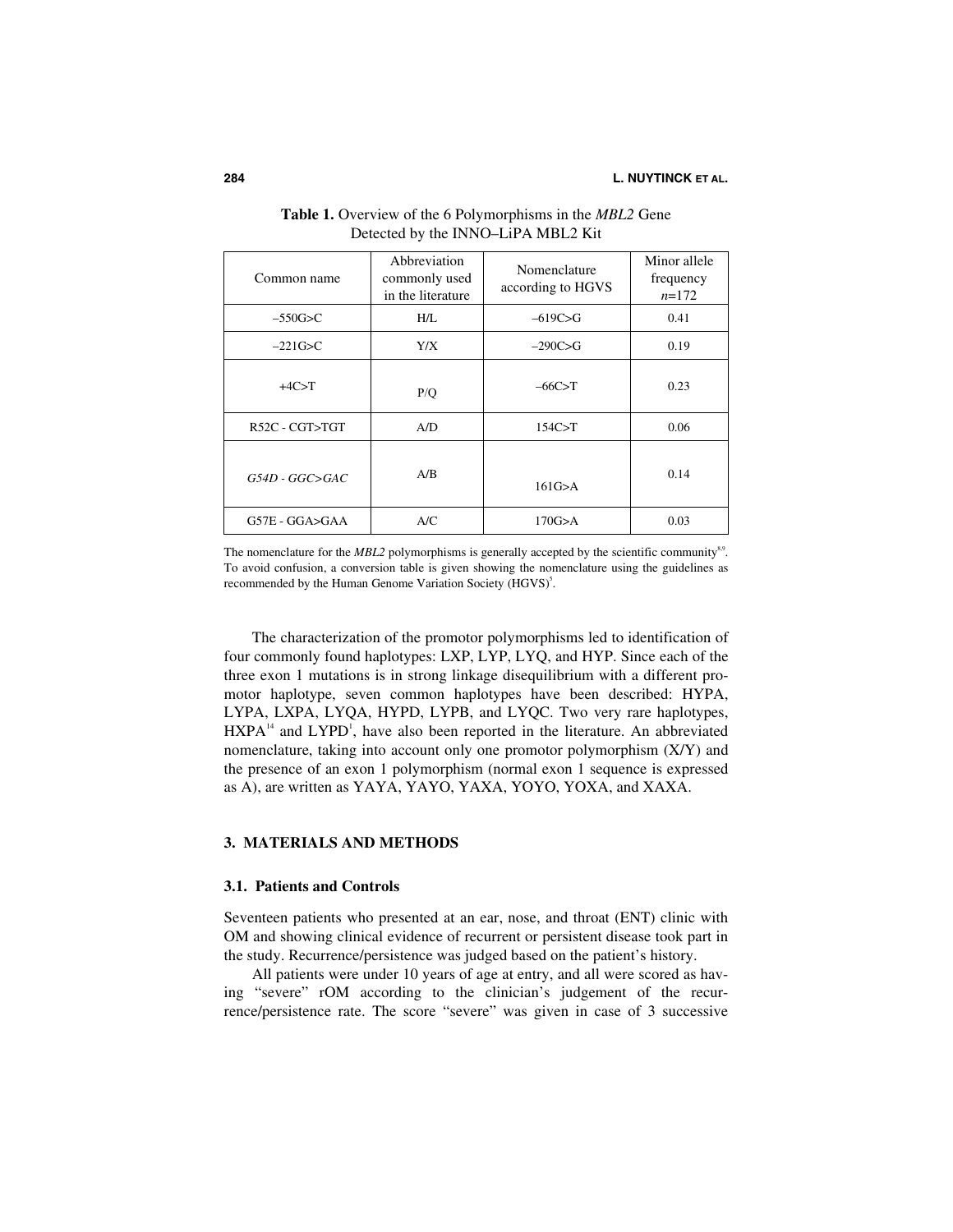#### **MANNOSE-BINDING LECTIN IN OTITIS MEDIA 285**

ENT visits with positive otitis findings (OME or OMA) or in the case of a history of three or more otitis episodes with antibiotic treatment during the preceding year. As a control population, 172 healthy volunteers were included. Informed consent was obtained from all control subjects and patients.

#### **3.2. MBL2 Genotyping**

Genomic DNA was isolated from buccal cells from children with recurrent OM or leukocytes from healthy volunteers using standard procedures. Genotyping was caried out using the INNO-LiPA *MBL2* assay (Innogenetics, Belgium). In total, 17 patient and 172 control samples were tested; for all samplesboth haplotypes could be identified.

The INNO-LiPA MBL2 assay is a multi-parameter assay allowing simultaneous detection of the 6 relevant DNA variants in the *MBL2* gene using reverse hybridization technology (Figure 2). The test is easy to perform and takes about two hours starting from amplified product.

Fast, easy and highly specific DNA hybridization test on ready-to-use strips



| Test principle based on reverse hybridization:  |                  |  |  |
|-------------------------------------------------|------------------|--|--|
| INNO-LiPA major steps and total incubation time |                  |  |  |
| 1. Hybridization                                | $30 \text{ min}$ |  |  |
| Stringent wash<br>2.                            | $10 \text{ min}$ |  |  |
| 3. Color development                            | $60 \text{ min}$ |  |  |
| Total                                           | ∠9 h             |  |  |

**Figure 2**. The INNO-LiPA principle.

Specific probes designed to hybridize with their complementary sequences are coated as parallel lines on a nitrocellulose membrane. The hybridized probes can be visualized as purple lines on the strip (Figure 3). Interpretation of the results can be performed using the  $LiRAS^{\circ}$  for LiPA MBL software or manually using a typing table.

#### **4. RESULTS**

An overrepresentation of the *MBL2-G54D* variant (B-allele) [OR 2.9 (95% CI 1.35–6.44)] was found in the rOM patients compared to a healthy control population (Figure 4A). When the combined genotypes of rOM patients and healthy controls were compared, the genotype comprising one exon-1 polymorphism in combination with the minor allele of the promotor polymorphism in position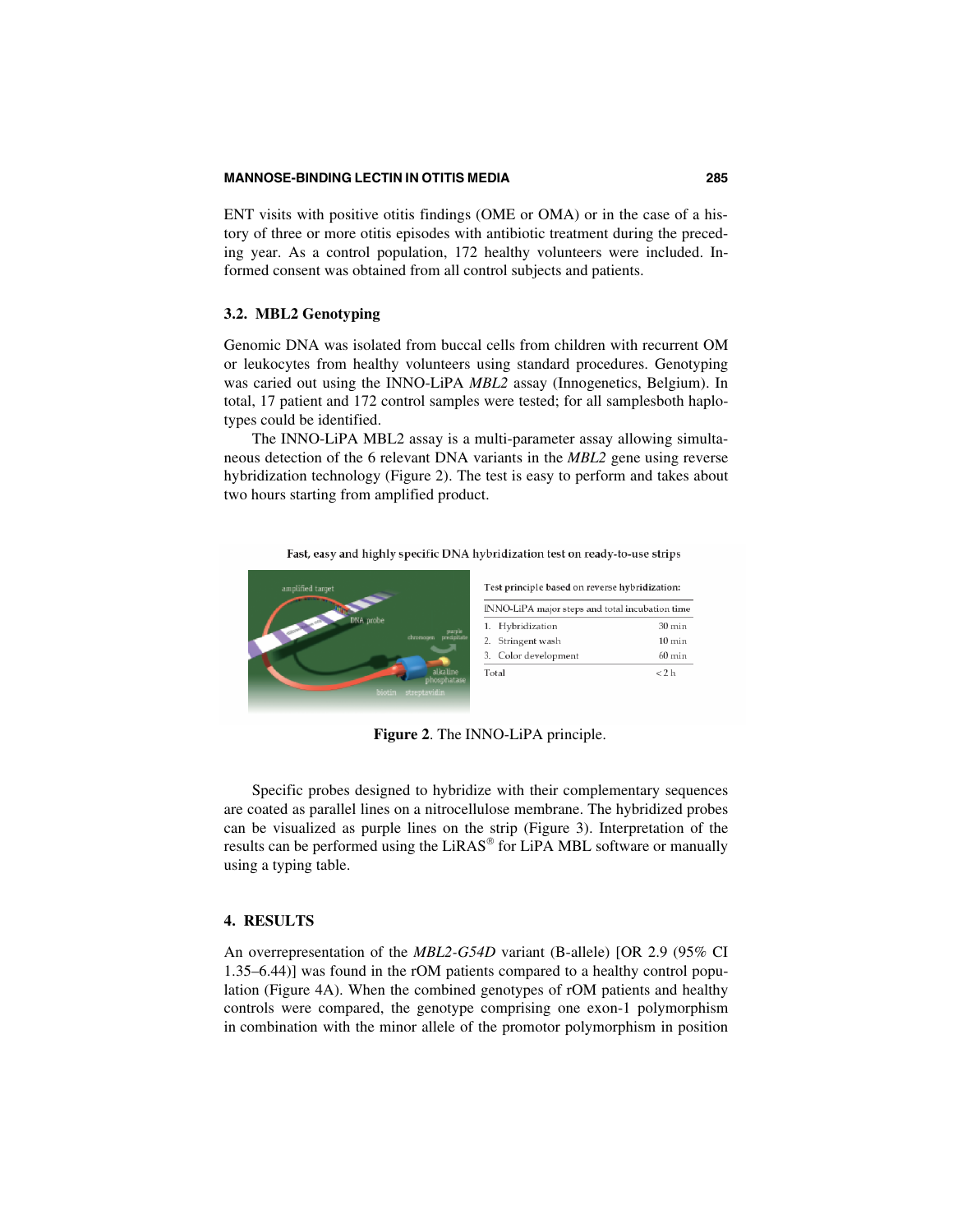$-221$ G $>$ C was found to be significantly overexpressed in the patient group [OR 14.35 (95% CI 4.3-47.6)] (Figure 4B).



**Figure 3.** The INNO-LiPA MBL2 assay is a validated, CE-marked multiparameter assay allowing simultaneous genotyping of 6 DNA variants in the human *MBL2* gene using reverse hybridization technology. Specific probes designed to hybridize with their complementary sequences are coated as parallel lines on a nitrocellulose membrane. The hybridized probes can be visualized as purple lines on the strip. Interpretation of the results can be performed using the LiRAS™ for LiPA *MBL* software, or manually using a typing table. The test is easy to perform and takes about two hours starting from amplified product.

#### **5. DISCUSSION**

OM and OM-related upper respiratory problems are encountered with great frequency in pediatric and ENT practices. Most children experience at least one episode of OM during their first years of life. Many different types of OM have been defined, mainly on clinical grounds rather than based on pathophysiological criteria. The most clear-cut form is OMA. This results from a microbial infection of the middle ear, leading to a purulent collection in the middle ear cavity. The spontaneous course of this infection is almost always uncomplicated, with healing occurring either spontaneously or after antibiotic treatment. Some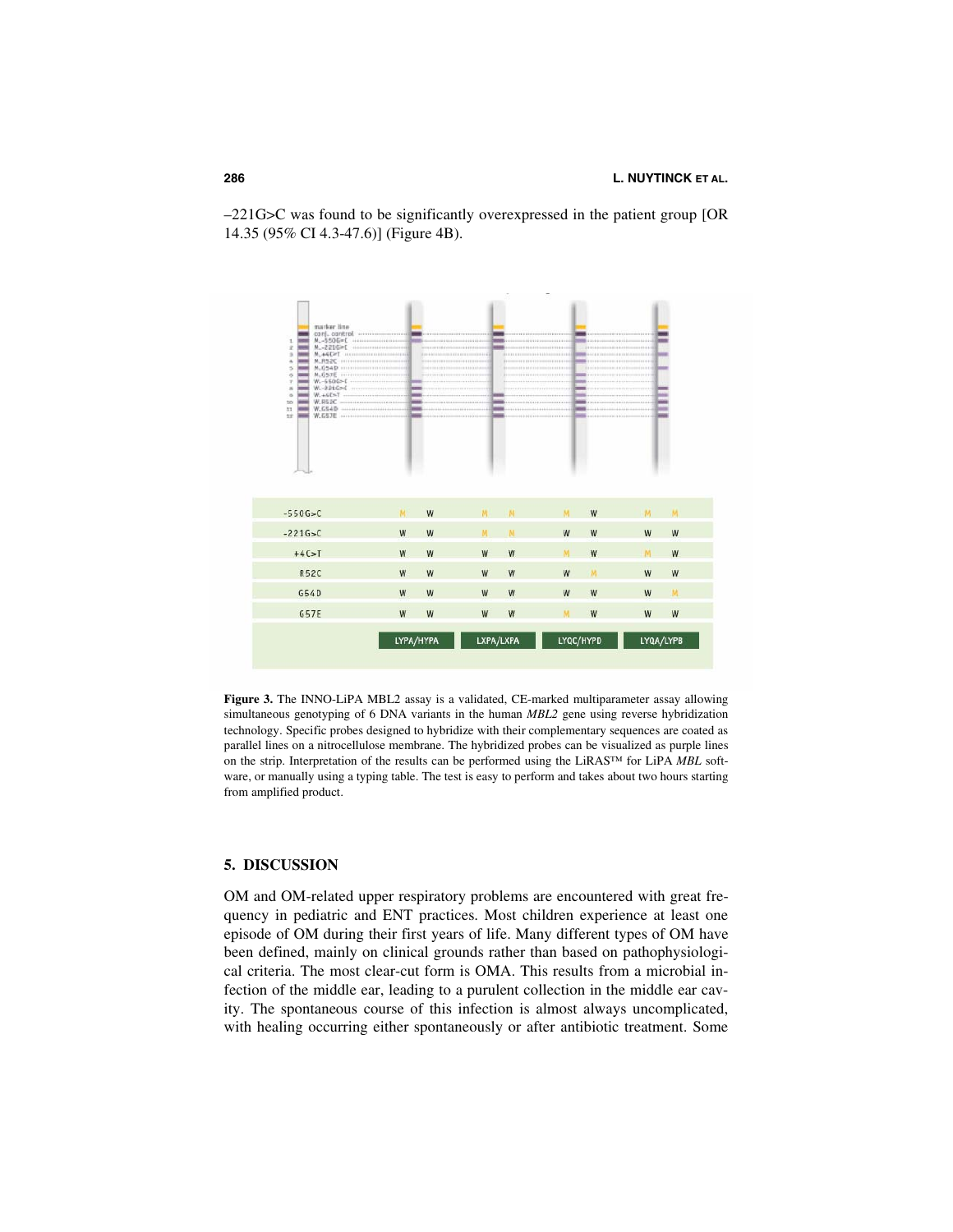

**Figure 4**. Haplotyping results and comparison of haplotype frequency. (a) Haplotyping results of 17 OM patients and 172 healthy subjects using the INNO–LiPA MBL2 kit. A significant overrepresentation of the LYPB genotype in the rOM group was detected [OR 2.9 (95% CI 1.35–6.44)]. (b) Comparison of the frequency of the combined haplotypes using the two-letter code expression showed a significant overrepresentation of the YOXA genotype in the patient group [OR 14.35 (95% CI 4.3–47.6)].

children, however, develop chronic or recurrent forms of otitis and an underlying chronic middle ear ventilation problem (often controversially called "eustachian tube dysfunction") is believed to be a basic factor in both forms of OM. In addition, microbial factors have been found to contribute to OM pathogenicity, as have genetic factors, in view of the familial occurrence that is often seen. These chronic or recurrent forms cause important morbidity with multiple episodes of pain, fullness, hearing loss, fever, behavioral problems, language developmental delays, etc., resulting in significant drug consumption and surgical interventions.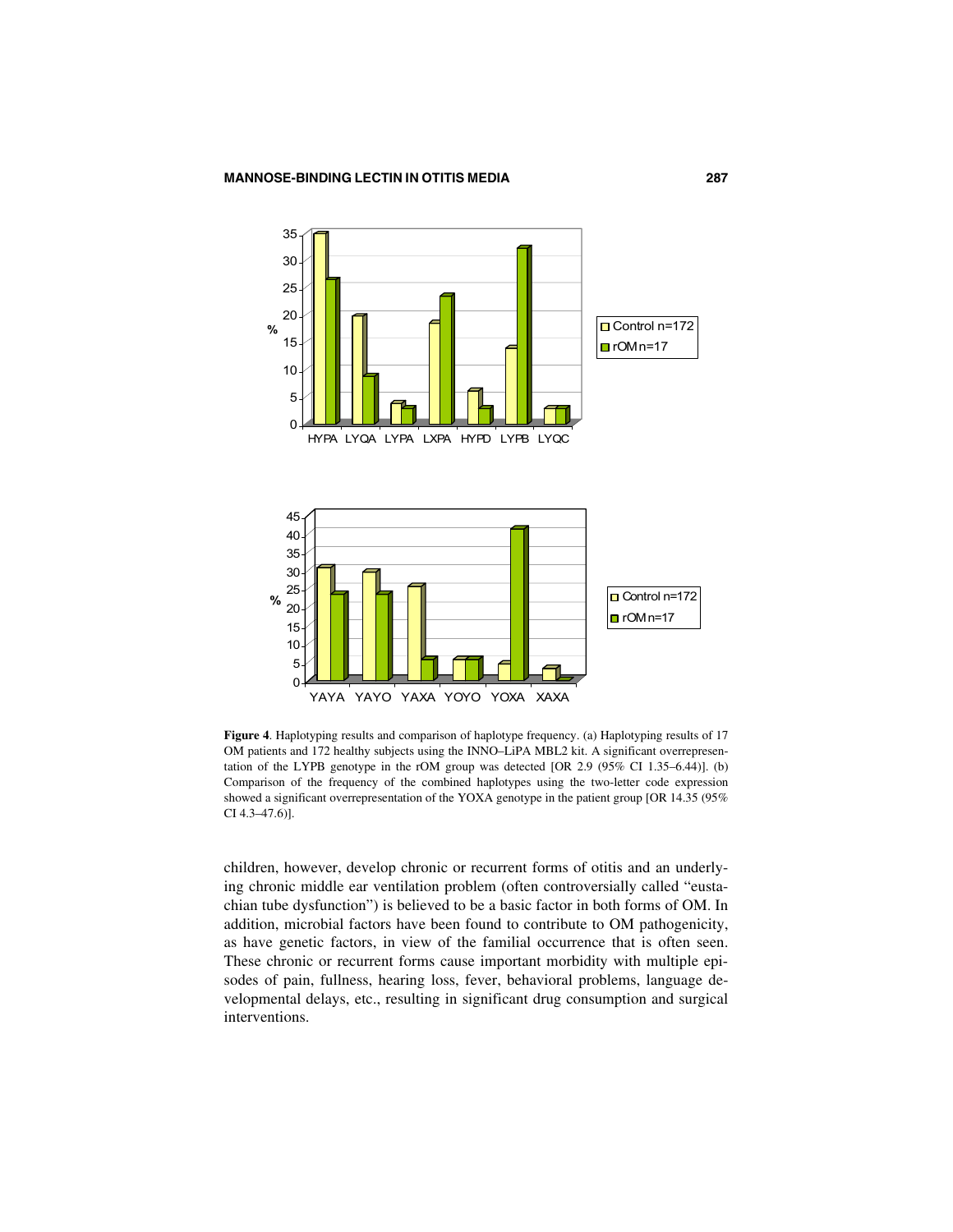A remarkable feature of all forms of otitis media is its age-related occurrence. Under the age of 6–7 years, many children seem to be very prone to OM, whereas its incidence dramatically drops beyond this age. Since the adaptive immune system in this population is not yet fully matured, innate immunity thereby bears the burden of protecting the child against upper respiratory infections. This could explain the age-specific proneness of this kind of infections. A deficient or inadequate level of innate immunity in a subpopulation of these children would undermine this sole protective shield, and could be associated with more severe forms of upper respiratory infections, such as rOM.

Given the importance of innate immunity and, more particularly, complement pathway activation as the first line of defense in young children, significantly decreased MBL functionality in serum may be a clinically relevant factor for susceptibility to upper airway infection in this age group. In general, the majority of individuals in the general population with low MBL levels do not suffer from diseases directly related to decreased MBL functionality. However, hypersensitivity to infection becomes particularly apparent when constitutively low MBL levels, due to the presence of one or two mutations affecting the expression rate or functionality of MBL, occur in the context of coexisting primary (e.g., C4-null alleles) or secondary immune deficits (e.g., SLE).

The involvement of MBL in otitis media has been studied previously, but inconsistent results were obtained. This may be due to several reasons, such as low numbers of patients included, differing inclusion/exclusion criteria, alternative approaches to measurement of MBL (serum levels vs. genotyping), etc. A possible association between recurrence of otitis media and low concentrations of MBL in plasma and upper airway secretions was investigated in 89 children with several presentations of  $OM<sup>6</sup>$ . Their results did not support the assumption that low MBL levels alone predispose to recurrence of otitis media in Caucasian children. Subsequently, the authors of [15] investigated 51 children between 6 and 48 months with OMA. They observed a defective opsonization in the majority of patients, and indirectly concluded that an MBL deficiency might be involved.<sup>7</sup> Homoe et al. (1999) studied a group of Greenlandic children, although no association with low MBL levels was found. Straetemans et al.<sup>13</sup> recently showed a role of serum MBL levels together with the FcγRIIa–R/R131 polymorphism in the pathogenesis of recurrent OM. Our results, performed on a limited group of children with severe rOM, found that *MBL2* genotyping may be useful for patient stratification, especially in identifying children at high risk for severe recurrent otitis media. These results confirm the findings that innate immunity, especially MBL and complement activation, could well play an important role in first-line defense in the middle ear. The presence of the *MBL2*–G54D variant or the combination of an exon 1 variant on one allele and the C-allele of the *MBL2*–221G>C variant on the second allele, is associated with susceptibility to recurrent otitis media.

The overexpression of genotypes leading to diminished production of MBL in our study group provides a possible causative explanation for the phenotypic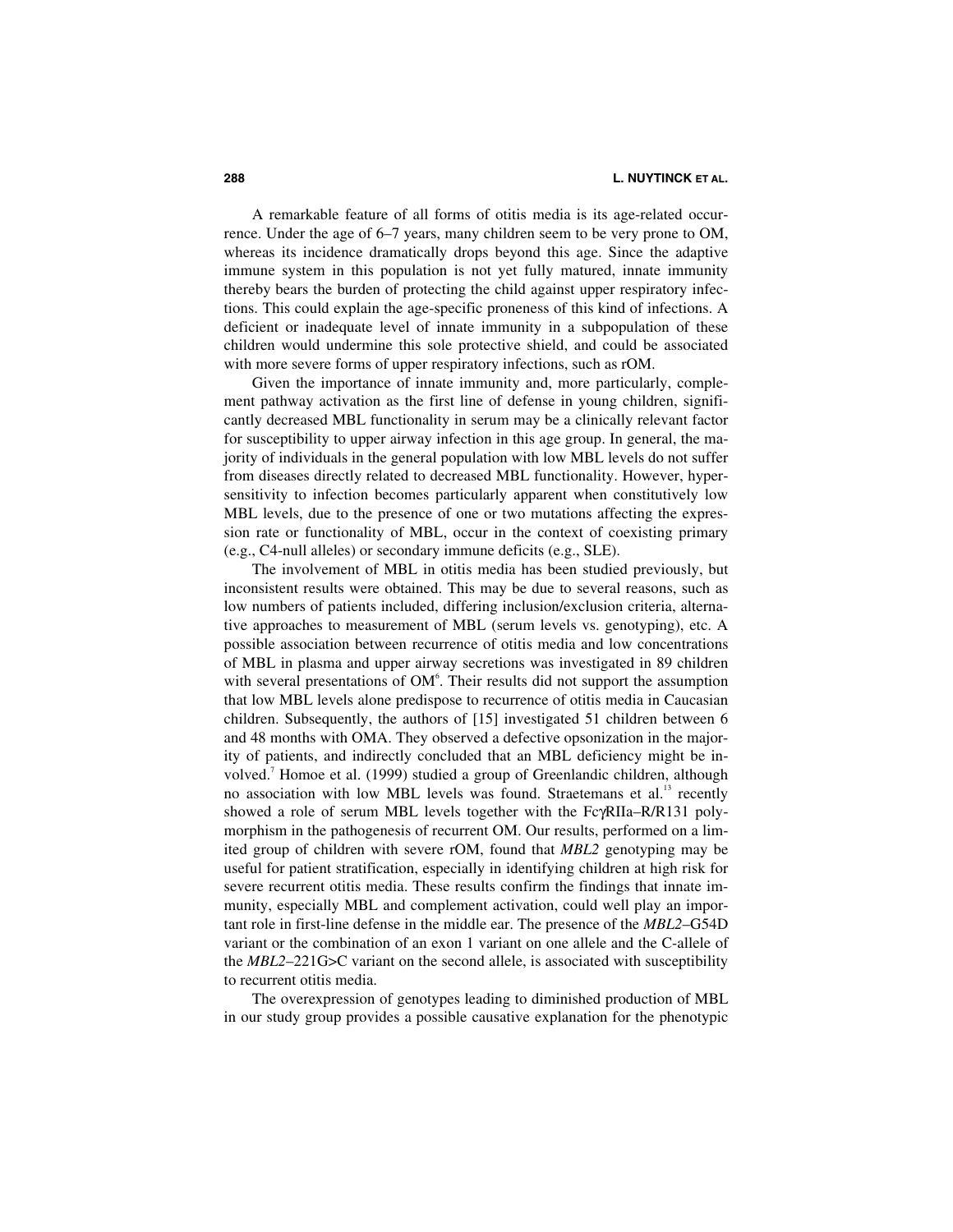#### **MANNOSE-BINDING LECTIN IN OTITIS MEDIA 289**

trait of rOM. This seems to be a particularly promising line for further research. If confirmed, these results may lead to the development of new molecular diagnostic tests enabling the clinician to identify children at risk for OM and thereby help in preventing the possible consequences of the disease, such as hearing loss and developmental problems. Furthermore, these data might be used in the future for the development of more focused treatments. At present, no specific therapy is available, but it might become so in the future in the form of MBL supplementation therapy. Alternatively, the subgroup of children with rOM and deficient MBL may become candidates for new forms of personalized therapies (such as more aggressive antibiotic therapy), coupled with more intensive follow-up.

#### **6. REFERENCES**

- 1. Boldt AB, Petzl-Erler ML. A new strategy for mannose-binding lectin gene haplotyping. *Hum Mutat* **19**(3):296–306 (2002).
- 2. Casselbrant ML, Mandel EM. The genetics of otitis media. *Curr Allergy Asthma Rep* **1**(4):353–357 (2001).
- 3. Casselbrant ML, Mandel EM. Genetic susceptibility to otitis media. *Curr Opin Allergy Clin Immunol* **5**(1):1–4 (2005).
- 4. Daly KA, Brown WM, Segade F, Bowden DW, Keats BJ, Lindgren BR, Levine SC, Rich SS. Chronic and recurrent otitis media: a genome scan for susceptibility loci. *Am J Hum Genet* **75**(6):988–997 (2004).
- 5. den Dunnen JT, Antonarakis SE. Mutation nomenclature extensions and suggestions to describe complex mutations: a discussion. *Hum Mutat* **15**(1):7–12 (2000).
- 6. Garred P, Brygge K, Sorensen CH, Madsen HO, Thiel S, Svejgaard A. Mannanbinding protein--levels in plasma and upper-airways secretions and frequency of genotypes in children with recurrence of otitis media. *Clin Exp Immunol* **94**(1):99– 104 (1993).
- 7. Homoe P, Madsen HO, Sandvej K, Koch A, Garred P. Lack of association between mannose-binding lectin, acute otitis media and early Epstein-Barr virus infection among children in Greenland. *Scand J Infect Dis* **31**(4):363–366 (1999).
- 8. Madsen HO, Garred P, Kurtzhals JA, Lamm LU, Ryder LP, Thiel S, Svejgaard A. A new frequent allele is the missing link in the structural polymorphism of the human mannan-binding protein. *Immunogenetics* **40**(1):37–44 (1994).
- 9. Madsen HO, Garred P, Thiel S, Kurtzhals JA, Lamm LU, Ryder LP, Svejgaard A. Interplay between promoter and structural gene variants control basal serum level of mannan-binding protein. *J Immunol* 155(6):3013–3020, 1995.
- 10. Medzhitov R, Janeway C Jr. Innate immunity. *N Engl J Med* **343**(5):338–344 (2000).
- 11. Nuytinck L, Shapiro F. Mannose-binding lectin: laying the stepping stones from clinical research to personalized medicine. *Personalized Med* **1**(1):35–52 (2004)
- 12. Rich SS, Daly K, Levine SC. Familial aggregation and risk factors for chronic recurrent otitis media. In: *Recent advances in otitis media: proceedings of the sixth international symposium 1995 BCDecker* (Hamilton), 65–68 (1996).